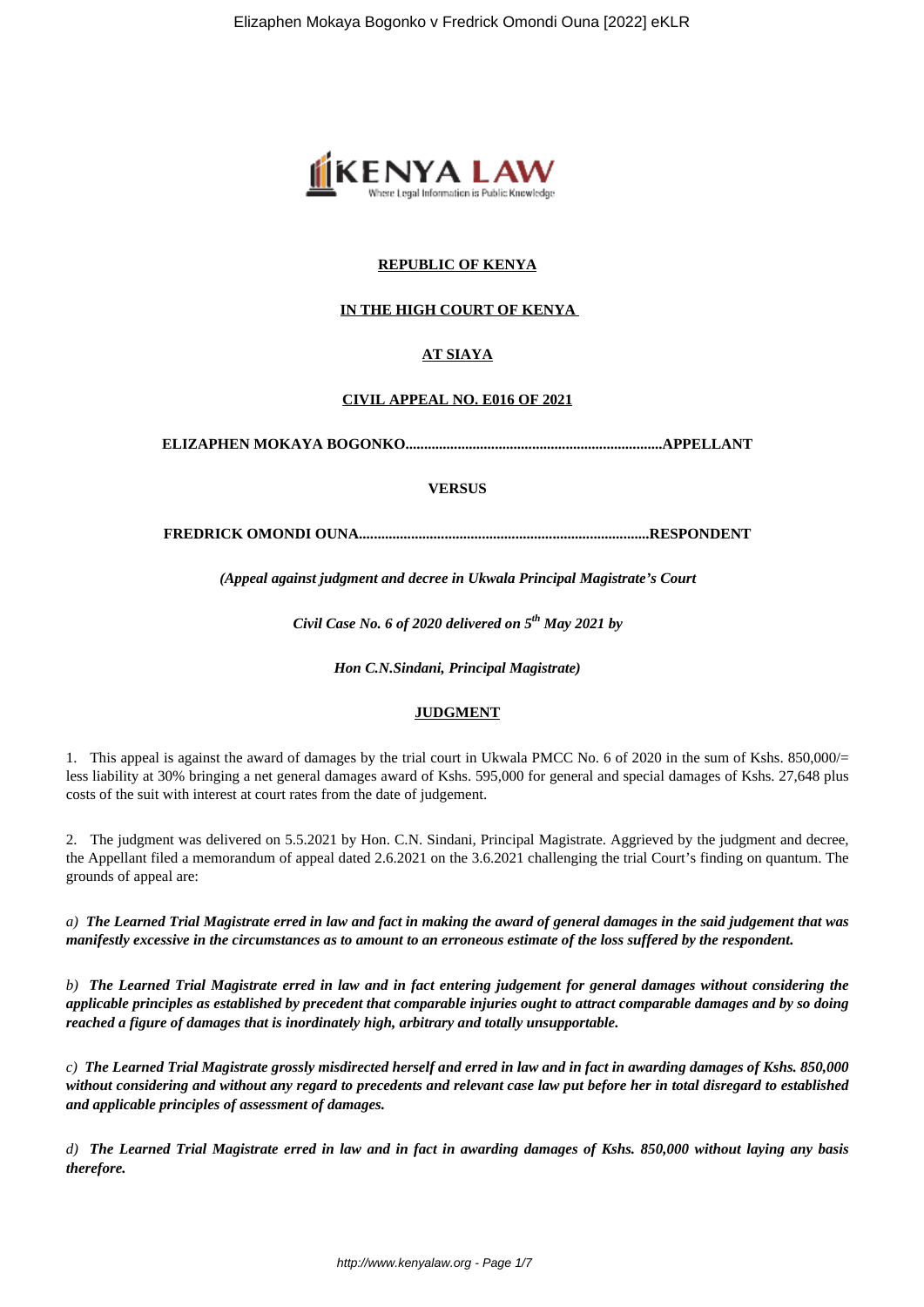*e) The Learned Trial Magistrate totally ignored and/or paid lip service to the appellant's submissions and authorities therein cited.*

*f) The Learned Trial Magistrate failed to take into account all relevant considerations and principles in assessing the quantum of general damages.*

3. The background to this matter is that the respondent instituted suit against the appellant vide plaint dated 30.1.2020 and filed in court on the 5.2.2020 seeking among other prayers, general and special damages for the injuries he allegedly sustained following a road traffic accident that occurred on the 7.11.2019 involving motor vehicle registration number KCE 610Z said to be driven and owned by the appellant.

4. The defendant, now appellant filed her statement of defence dated 24.3.2020 on 16.6.2020 disputing the plaintiff/respondent's claim. On the 27.1.2021, the parties recorded a consent apportioning liability in the ratio of 70% to 30% in favour of the plaintiff/respondent against the defendant/appellant.

5. The matter proceeded to hearing with the plaintiff/respondent testifying while the defendant/appellant closed her case without calling any witness. The trial court delivered judgement on the 5.5.2021, awarding the respondent general damages in the sum of Kshs 850,000 prompting this appeal.

6. The parties canvassed the appeal by way of written submissions.

#### **The Appellant's Submissions**

7. On behalf of the appellant, it was submitted that the trial Magistrate failed to appreciate a cardinal principle in the assessment of damages, namely, that similar injuries attract similar awards. That the trial court did not show what similar cases it applied so as to arrive at the award of Kshs. 850,000/= general damages. It was submitted that it was not enough to proclaim in a judgment that the Plaintiff asks for too much and the Defendant offers too little but that the duty of the Court was to assess damages, and in so doing, look at the injuries sustained, their effect on the victim, and then compare the injuries with awards in similar cases before reaching at an award which the Court failed to do, and in effect plucked the Kshs. 850,000/= from the air, making the award arbitrary and capricious and as such, the award should be interfered with.

8. The appellant submitted that the trial magistrate ignored the cardinal principle enunciated in such cases as **Denshire Muteti Wambua v Kenya Power & Lighting Co. Ltd [2013] eKLR and Simon Taveta v Mercy Mutitu Njeri Civil Appeal No. 60 of 2004** that similar injuries attract similar awards or differently put, that comparable injuries should as far as possible be compensated by comparable awards keeping in mind the level of awards in similar cases.

9. It was submitted that the trial Magistrate fell into error by failing to consider the authorities cited and relate or compare them to the facts of the case before him which had he done, he would have found that the authorities cited by the Respondent showed very serious injuries incomparable to the case before him, and that the authorities cited by the Appellant related very closely to the Respondent's injuries.

10. The appellant's counsel further submitted that failure to consider the authorities and submissions was a misdirection warranting an intervention on an award of damages by an appellate court as was held by the Court of Appeal in the cases of **Denshire Muteti Wambua v Kenya Power & Lighting Co. Ltd (supra)** and that of **Ram Gopal Gupta v Nairobi Tea Packers Limited & 2 others [2017] eKLR.** 

11. It was further submitted that all the three cases cited by the Respondent involved skull fractures and additional fractures of the mandible and teeth, and very severe sequelae, in some cases being epilepsy and seizures, facial asymmetry and eye complications and mental illness and were thus of little help as the injury of the respondent was that of the right maxillary and zygometic bone fracture (facial cheekbone).

12. It was submitted that an award of Kshs 400,000.00, being a similar award as made in the cases cited by the appellant before the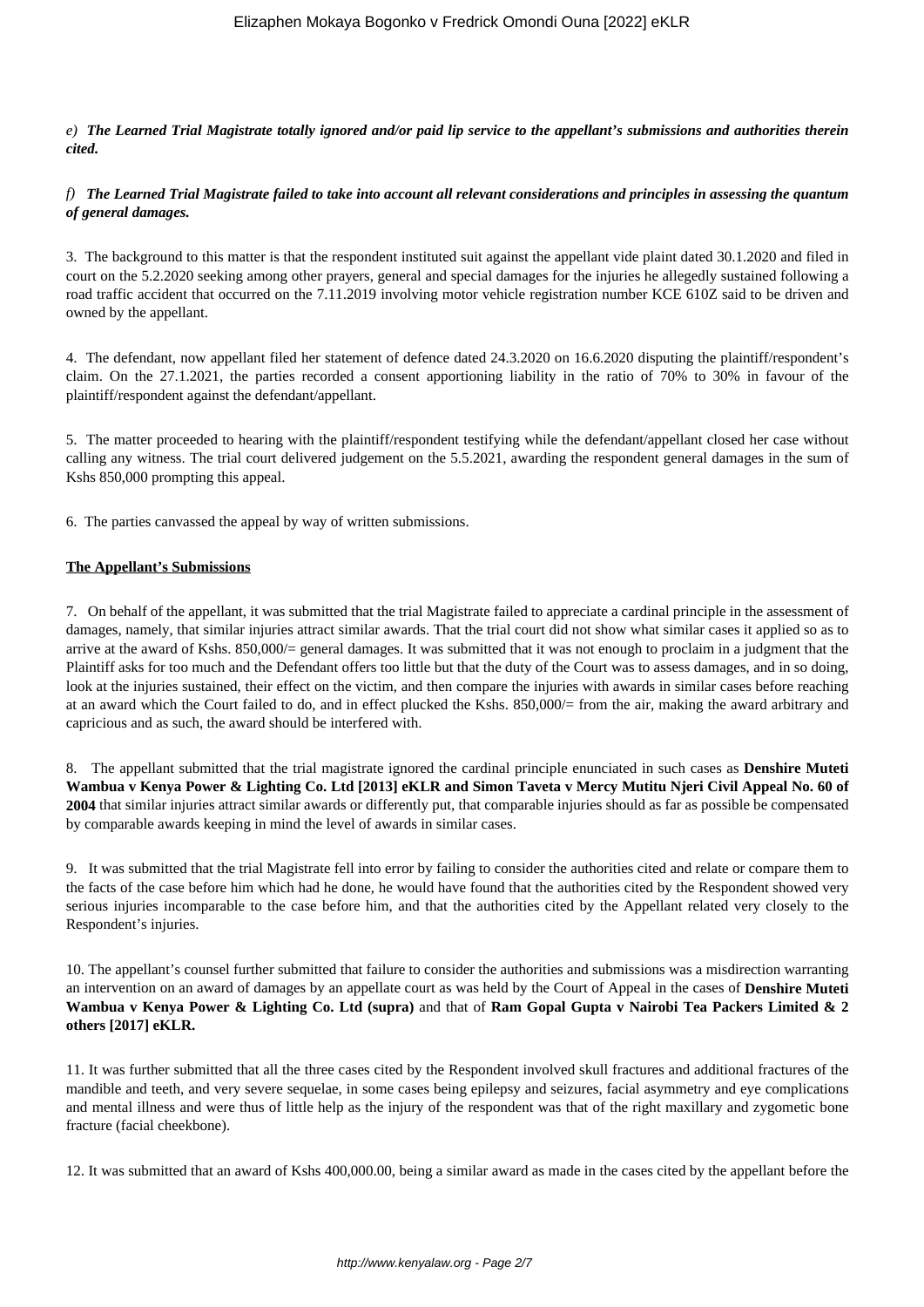trial court was sufficient. The cases cited were:

i. Peter Muvake & another v Agnes Nduku Mutie [2018] eKLR where the Respondent suffered a fractured mandible, blunt chest injury, multiple cut wounds to face, neck and shoulders, deep cut wound on the right elbow and bruises on the right knee and upon examination by Dr. P.N Mutuku was found to be at risk of suffering neurological conditions later in life. The Court made an award of Kshs. 400,000/- in December 2018.

ii. **Paul Kithinji Kirimi & another v Gatwiri Murithi [2018] eKLR** where the plaintiff suffered a mandible fracture that was managed by dental wiring that stayed in place for 3 weeks and a femur fracture managed surgically with open reduction and internal fixation with a nail and screws. When the respondent was discharged, she was on crutches. The High Court awarded a sum of Kshs. 450,000/- general damages in June 2018.

iii. *Mombasa Maize Millers (Ksm) Ltd & another v Rengo Joshua Wafula [2017] eKLR* where the plaintiff suffered injuries involving facial injury with fracture; an injury to right jaw and teeth; an injury to chest and a fracture right condylar (mandible), the High Court made an award of Kshs. 400,000 in June 2017.

iv. *BK Suing Thro' His Mother and Next friend EM v Wilson Gitari Mburugu [2020] eKLR* where the Plaintiff suffered multiple injuries to the face; soft tissue injury to the thorax, abdomen as well as on his upper and lower limbs; severe injuries to the maxilla and mandible resulting to loss of five (5) teeth with cut on the lip. The injuries left him with cosmetic damage to the mouth. The Court made an award of Kshs. 400,000/- in February 2020.

v. *Telkom Orange Kenya Limited v I S O minor suing through his next friend and mother J N [2018] eKLR* where the injuries sustained by the child were; head injury occasioning a depressed skull, fracture of the skull, loss of consciousness, scars of the left tempo-parietal area and bruises on the left leg. The two doctors who examined the child concluded that the child sustained serious head injuries, which put him at risk of developing seizures as a long-term complication together with disfiguration resulting from the scalp and leg scars. The High Court awarded a sum of Kshs. 500,000/- general damages in December 2018.

vi. *GA (Minor suing thro' her father and next friend BZ) v Paul Muthiku [2020] eKLR* where the High Court increased an award of Kshs 300,000 to Kshs 500,000.00 in general damages to an Appellant who suffered multiple fractures of the frontal left orbital roof (comminuted), multiple fractures of right temporal bones (petrous), bleeding in the skull airspaces (haemosinus), cut on the head (frontal) and cut on the chin, in May 2020.

13. The appellant further urged this court to consider the following authorities:

i. *Specialized Aluminium Renovators Limited & another v Stephen Mutuku Musyoka [2021] eKLR* where the High Court awarded Kshs 500,000.00 in general damages to a Respondent who suffered fracture of the frontal nasal bones, fracture of nasal bones, fracture of right orbit, frontal lobe hemorrhage contusion and bleeding into sinuses, in July 2021.

ii. *Moiz Motors Limited & another v Harun Ngethe Wanjiru [2021] eKLR* where the High Court reduced an award of Kshs 700,000 and made an award of Kshs 500,000.00 in general damages to a Respondent who suffered multiple facial lacerations, a depressed skull frontal bone, soft tissue injury right upper chest, multiple bruises both hands dorsal aspect, multiple bruises both hips, swollen toes right leg and bruises of both knees, in February 2021.

iii. *Nyota Tissue Products v Charles Wanga & 4 Others [2020] eKLR*, where the plaintiff suffered a head injury with open depressed frontal fracture. The High Court in 2020 reduced an award of Kshs 1,200,000.00 and substituted it with an award of Kshs 500,000.00 in general damages.

14. The appellant thus submitted that the court ought to interfere with the said award and substitute therefore with an award that is comparable with the awards made in cases showing similar injuries as above and make an award of Kshs 400,000 as general damages.

## **The Respondent's Submissions**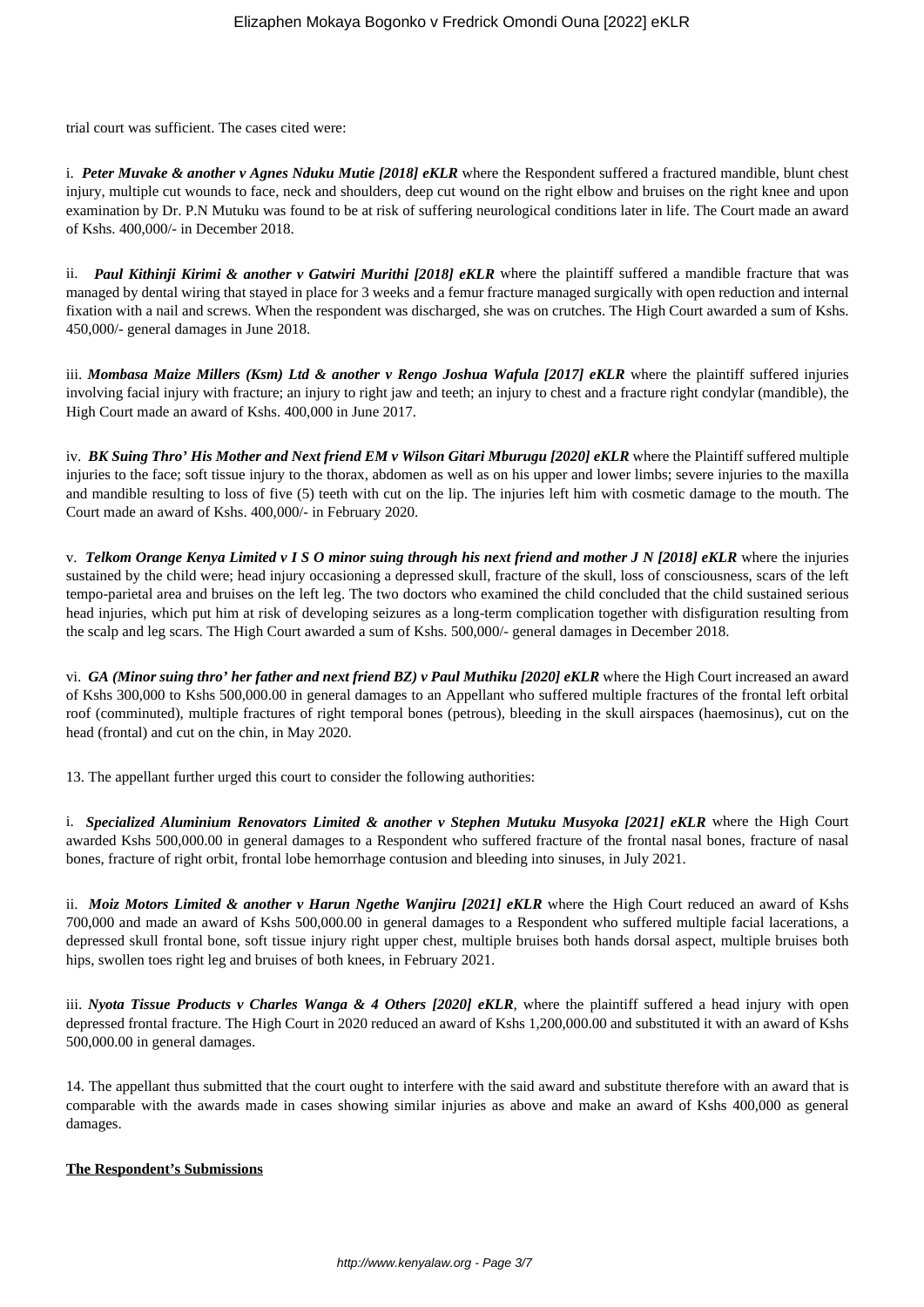15. On behalf of the Respondent, it was submitted that an appellate court would only disturb an award of damages where it is satisfied that the trial court proceeded on wrong premises in its assessment or that the award is too low or too high as to amount to an erroneous estimate of the injury as was held in the case of **Civil Appeal No. 147 of 2002: Stanley Maore v Geoffrey Mwenda.** The appellant's counsel thus submitted that a re-evaluation of the evidence on record with regard to the injuries sustained by the respondent would lead to the conclusion that the learned trial Magistrate made an award commensurate with the injuries which award was also within the range of awards made by various courts for comparable injuries.

16. It was submitted that although it was alleged the Respondent did not mention that he suffered the fracture of zygoma, during cross-examination, the Respondent stated that he suffered injury with loss of consciousness and further that though he may not have used the exact medical term, his evidence was clear that he suffered a fracture and it was thus the responsibility of the medical experts to pin point the exact bone fractured, and or injury sustained. It was submitted that all the medical documents on record proved comminuted fractures of the facial bones, the zygoma and maxillary sinus.

17. Further, the Respondent's counsel submitted that the Appellant offered no documentary proof to controvert the evidence adduced by the Respondent.

18. The respondent submitted that before an appellate court interferes with an award of damages, it should be satisfied that the court below acted on wrong principles of law, or misapprehended the fact, or has made a wholly erroneous estimate of the damage suffered and that it is not enough that there is a balance of opinion or preference. Reliance was placed on the case of **Catholic Diocese of Kisumu v Sophia Achieng Tete Civil Appeal No. 284 of 2001 (2004) 2 KLR 55** as cited in **Machakos HCCA No. 42 of 2018: Joseph Kivati Wambua v SMM & Another).** 

19. The respondent's counsel further submitted that being discretionary, a trial court can award less or more damages depending on the circumstances of a particular case and the submissions of parties to the suit cannot be said to be binding on a court.

20. It was submitted that the amount awarded by the trial Magistrate was not inordinately high to warrant interference by this Court and that there was no evidence either that the trial court acted on wrong principles of law, misapprehended the facts or made a wholly erroneous estimate of the damages suffered by the Respondent.

21. Further submission was that both sets of authorities supplied by the Appellant and Respondent confirm that courts have made awards of between Kshs. 500, 000 - 1,800,000/- for injuries in the nature sustained by the Respondent, depending on each particular case and thus Kshs.850, 000 was not outside the range that courts have awarded before to warrant interference by this Court.

22. The respondent relied on the following cases in support of the award of general damages:

i. **Nakuru HCCA No. 21 of 2013, Kyoga Hauliers (K) v Philip Mahiw Nyangi**, in which the plaintiff was awarded Kshs.1, 000, 000/- general damages for depressed fracture of the occipital borne of the skull; deep cut wound on the occipital region and multiple soft tissue injuries. The case was decided in 2013.

ii. **Machakos HCCA No. 312 of 2009, Isaac Waweru Mundia v Kiilu Kakie Ndeti T/A Wikwatyo Services** in which the plaintiff was awarded Kshs. 1,000,000/- general damages for fracture of base of skull at the mandible, coupled with multiple soft tissue injuries. The case was decided in 2012.

iii. **Nakuru HCCA No. 171 of 1998, John Joel Koskei v Kenya Power & Lighting Co. Limited** in which the plaintiff was awarded Kshs.1, 700, 000/- general damages for fracture of skull, loss of 2 teeth and soft tissue injuries to the knee. The case was decided in 2005

23. It was submitted that the degree of injury was a question of fact and that an appellant court should be slow to interfere as the trial court had the benefit of hearing the respondent, observing him, the physical injury as well as his demeanour, which benefit cannot be overlooked.

24. The respondent's counsel thus submitted that the trial court had the benefit of and correctly assessed the injuries sustained by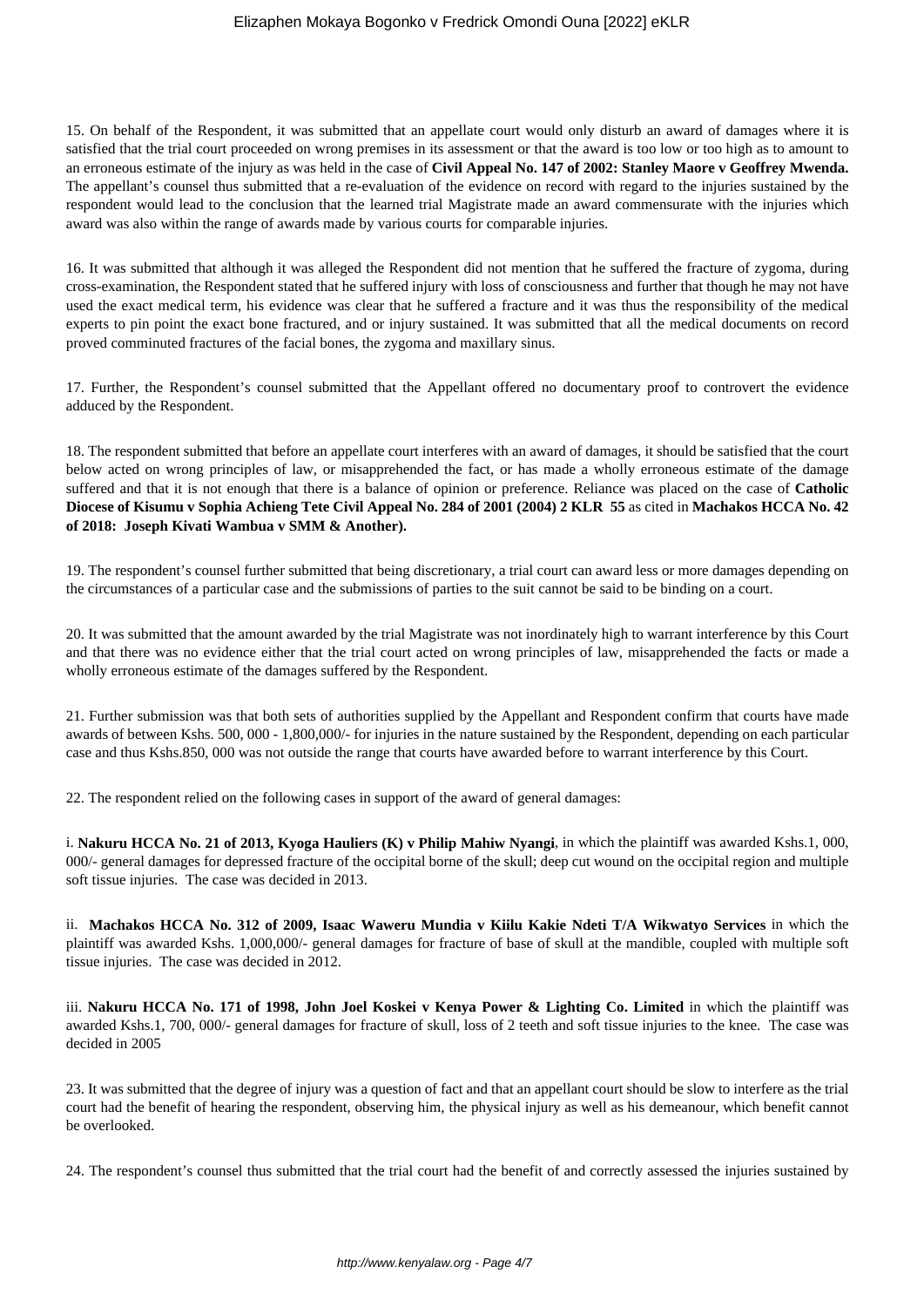the respondent and that in awarding general damages, as he did, the trial magistrate correctly exercised his discretion and thus the instant appeal lacked merit and ought to be dismissed with costs to the respondent.

## **Analysis & Determination**

25. I have considered the grounds of appeal and submissions by both counsel for the parties. It is trite law that the duty of the first appellate court is to re-evaluate the evidence in the subordinate court both on points of law and facts and come up with its findings and conclusions as was held by the Court of Appeal for East Africa in **Peters v Sunday Post Limited [1958] EA 424** and reiterated by the Court of Appeal in several cases including the case of **Gitobu Imanyara & 2 others v Attorney General [2016] eKLR.**

26. The single issue for determination in this appeal is whether the award of general damages of Kshs. 850,000 in favour of the Respondent herein by the trial court, in light of the injuries suffered by the respondent was manifestly high to persuade this court to interfere with it. The Court of Appeal in **Odinga Jacktone Ouma v Moureen Achieng Odera [2016] eKLR** stated that *"comparable injuries should attract comparable awards."*

27. Re-evaluating the material and evidence placed before the trial court, in his plaint filed on the 5.2.2020, the respondent pleaded that he suffered the following injuries:

## *a) Head injury with loss of consciousness*

- *b) Fracture of the right zygoma (facial bone)*
- *c) Multiple facial lacerations*
- *d) Blunt injury to the shoulders*
- **e)** *Blunt injury and bruises to both lower limbs.*

28. The nature of the injuries sustained by the respondent as pleaded was corroborated in the discharge summary produced as PEx 1, the radiology report produced as PEx 2 and the P3 form dated 16.11.2019 produced as PEx3 which all reiterated the injuries suffered by the respondent as those pleaded in the plaint.

29. At the hearing, the plaintiff/respondent adopted his witness statement filed in court in which he reiterated the averments in his plaint regarding the occurrence of the accident on the 7.11.2019. In cross-examination, the plaintiff/respondent reiterated his claim and stated that he had not pleaded that he had a fracture to the leg.

30. I have considered the Appellant's submissions on the quantum of damages, the authorities cited by both parties in their submissions for and against this appeal. I have also considered the medical report filed by the plaintiff/respondent and produced as PEx 6a in which Dr. Joseph C. Sokobe who examined him concluded that the plaintiff/respondent received severe soft and bony tissue injuries from which he was recovering well. The doctor did not assess any disability on the part of the plaintiff/respondent or foresee any future complications arising from the injuries sustained.

31. The principles upon which the Appellate Court will interfere with an award of damages are set out in the case **Khambi & Another v Mahitu &Another** (supra). Further the Court of Appeal in the case **Coast Bus Service Ltd v Sisco E. Muranga Ndanyi & 2 Others Civil Appeal Case No. 192 Of 1992** Stated:

*"Those principles were well stated by Law, J.A in Bashir Ahmed Butt vs. Uwais Ahmed Khan, By M. Akmal Khan [1982-88]I KAR 1 at pg 5 as follows-*

*'An Appellate Court will not disturb an award of damages unless it is so inordinately high or low as to represent an entirely erroneous estimate. It must be shown that the Judge proceeded "on wrong principles or that he misapprehended the evidence in*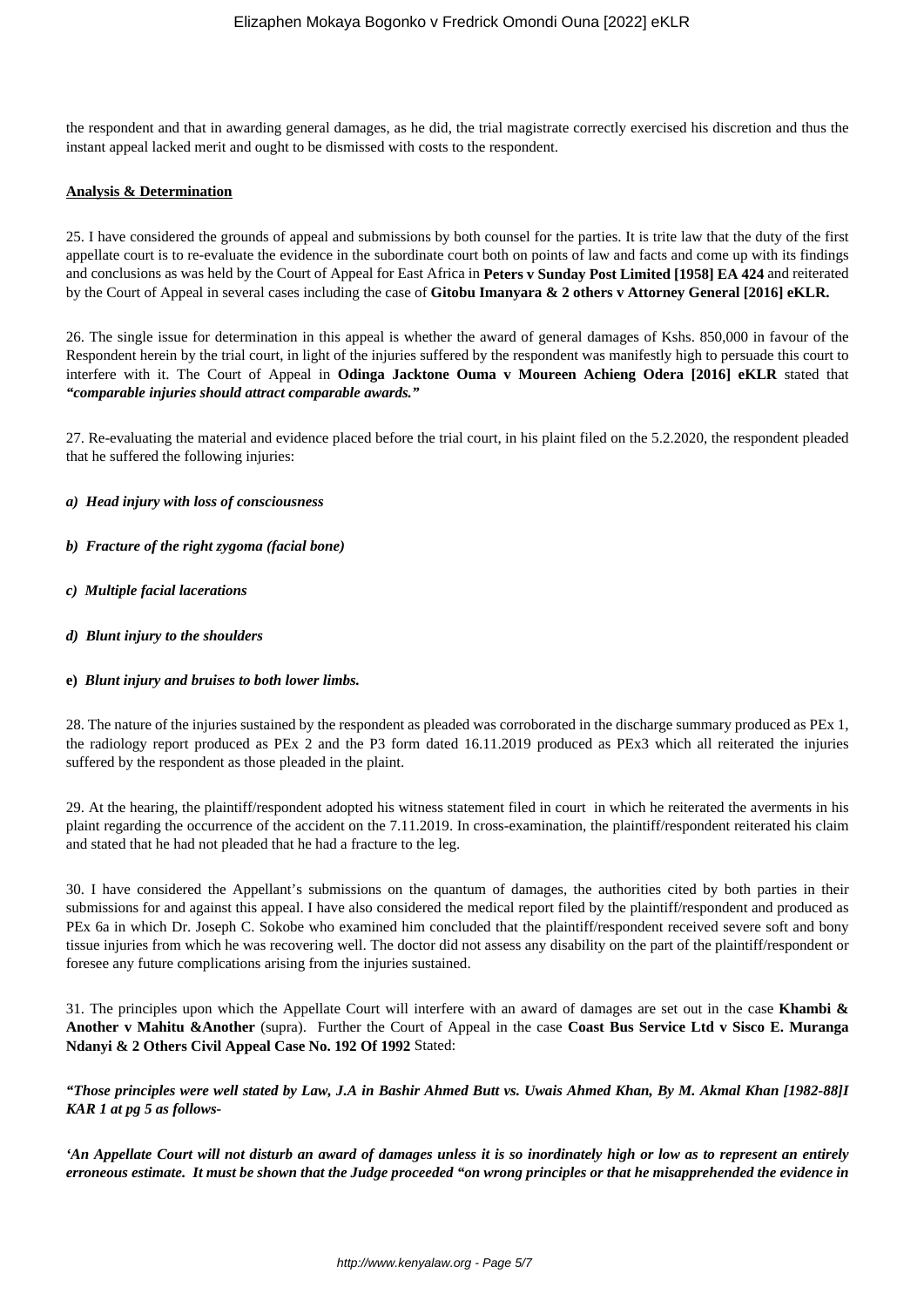*some material respect, and so arrived at a figure which was either inordinately high or low …."*

10. I am further guided by the case **Kimatu Mbuvi T/A Kimatu Mbuvi & Bros v Augustine Munyao Kioko [2006] eKLR** where the Court of Appeal stated that:

*"It is generally accepted by Courts that the assessment of damages in personal injury cases is a daunting task as it involves many imponderables and competing interests for which a delicate balance must be found. Ultimately the awards will very much depend on the facts and circumstances of each case. As Lord Morris stated H. West & Son Ltd vs. Shephard [1964]AC 326 at page 353- 'The difficult task of awarding money compensation in a case of this kind is essentially a matter of opinion of judgment and of experience. In a sphere in which no one can predicate with complete assurance that the award made by another is wrong the best that can be done is to pay regard to the range of limits of current thought. In a case such the present it is natural and reasonable for any member of an Appellate tribunal to pose for himself the question as to what award he himself would have made. Having done so, and remembering that in this sphere there are inevitably differences of view and of opinion, he does not however proceed to dismiss as wrong a figure of an award merely because it does not correspond with the figure of his own assessment."*

32. I have perused the authorities relied on by the plaintiff/respondent in this case and note that in the **Kyonga Hauliers (K) & Another v Philip Mahiu Nyingi (2017) eKLR**, in addition to the injuries suffered, the doctor who examined the respondent therein noted that the respondent stood a chance of suffering epilepsy and further assessed his disability at 20%. In **Isaac Waweru Mundia v Kiilu Kakie Ndeti T/A Wikwatyo Services (2012) eKLR**, the doctor who examined the plaintiff similarly assessed his disability at 20% and in the case of **John Joel Koskei v Kenya Power & Lighting Co. Limited** the doctor therein calculated the plaintiff's disability at 30%.

33. Upon examining the authorities relied on by the plaintiff/respondent in this appeal, I find that those authorities do not provide comparable injuries to those suffered by the Respondent/ Plaintiff herein. In each of the cases cited in the lower court by the Respondent's counsel, the plaintiffs were assessed to have some percentage of disability which is not the case with the present respondent.

34. I am alive to the fact that no two injuries can be exactly the same. However, I find the authorities relied on by the appellant herein are far more comparable to the injuries sustained by the Respondent. For example, in the case of *Specialized Aluminium Renovators Limited & another* **(supra),** the respondent suffered a fracture of the frontal nasal bones, fracture of nasal bones, fracture of right orbit, frontal lobe hemorrhage contusion and bleeding into sinuses. In *Moiz Motors Limited & another* **(supra),** the respondent suffered multiple facial lacerations, a depressed skull frontal bone, soft tissue injury right upper chest, multiple bruises both hands dorsal aspect, multiple bruises both hips, swollen toes right leg and bruises of both knees whereas in the case of *Nyota Tissue Products (supra),* the plaintiff suffered head injury with open depressed frontal fracture.

35. In the circumstances, I am inclined to find that the trial court made an award which was excessive in comparison to the injuries suffered by the respondent. This calls for interference by this court.

36. The upshot of the above is that the instant appeal succeeds substantially on the award of general damages and the lower court's award of general damages in the sum of Kshs 850,000 is hereby set aside and substituted with the award of Kshs 500,000 general damages. This award is subject to contribution of 30% consented to in the lower court leaving a balance of kshs 350,000 general damages for pain, suffering and loss of amenities.

37. Special damages of Kshs. 27,648 as pleaded were proved. I sustain the award. Total award is Kshs **350,000+27,648= 377648/** plus costs and interest at court rates. The interest on general damages accrues from date of judgment in the lower court until payment in full while interest on special damages accrues from date of filing suit in the lower court until payment in full.

38. The respondent will have costs of the suit in the lower court. Each party will bear their own costs of this appeal.

39. File closed.

40. I so order.